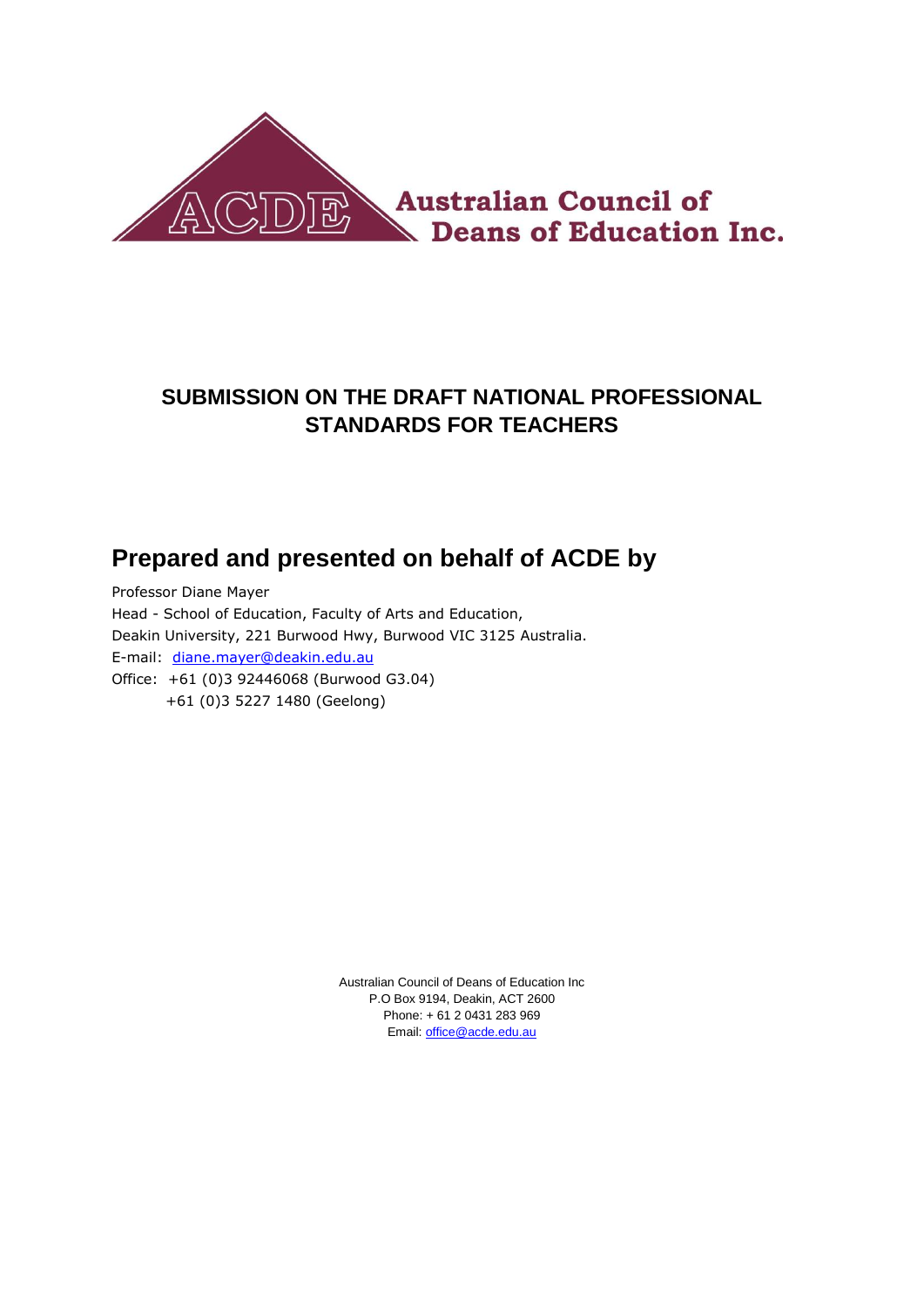### *Australian Council of Deans of Education response*

#### **1. Does the preamble to the Standards give a clear picture of the context for the reason, use and purpose of the Standards?**

The preamble gives a brief picture of the use and purpose of the standards. More explicit positioning of the draft Standards and their use and purpose would be useful. For example, the usual main purpose for establishing and using a set of professional standards is public accountability, specifically "professional accountability", and the related status of the profession. Drawing on Linda Darling-Hammond's work in this area, the argument for this usually goes something like this:

Professional accountability involves three principles:

- Knowledge is the basis for permission to practice and for decisions that are made with respect to the unique needs of clients.
- The practitioner pledges his first concern to the welfare of the client.
- The profession assumes collective responsibility for the definition, transmittal, and enforcement of professional standards of practice and ethics. (Darling-Hammond, 1989, p.67)

A self-regulated teaching profession takes collective responsibility for ensuring that all those permitted to teach are well prepared, that they have and use all available knowledge to inform professional practice, and that they maintain a primary commitment to clients (that is, students and the public). A professional accountability model comprising these dimensions, represents a "policy bargain" that the profession makes with society whereby greater (self-) regulation of teachers is guaranteed in exchange for deregulation of teaching:

For occupations that require discretion, knowledge, and judgment in meeting the unique needs of clients, the profession guarantees the competence of members in exchange for the privilege of professional control over work structure and standards of practice. (Darling-Hammond 1989, 67).

Central to any professional accountability model for the teaching profession are clear statements of what it is that teachers know and are able to do. As Robert Yinger and his colleagues state:

The key to successful professionalization of any practice is to convince clients and the public that a professional, as a result of education and practical experience, possesses unique knowledge and skills that can be employed to solve the particular problems of practice and thus serve client needs. Research and knowledge-based standards can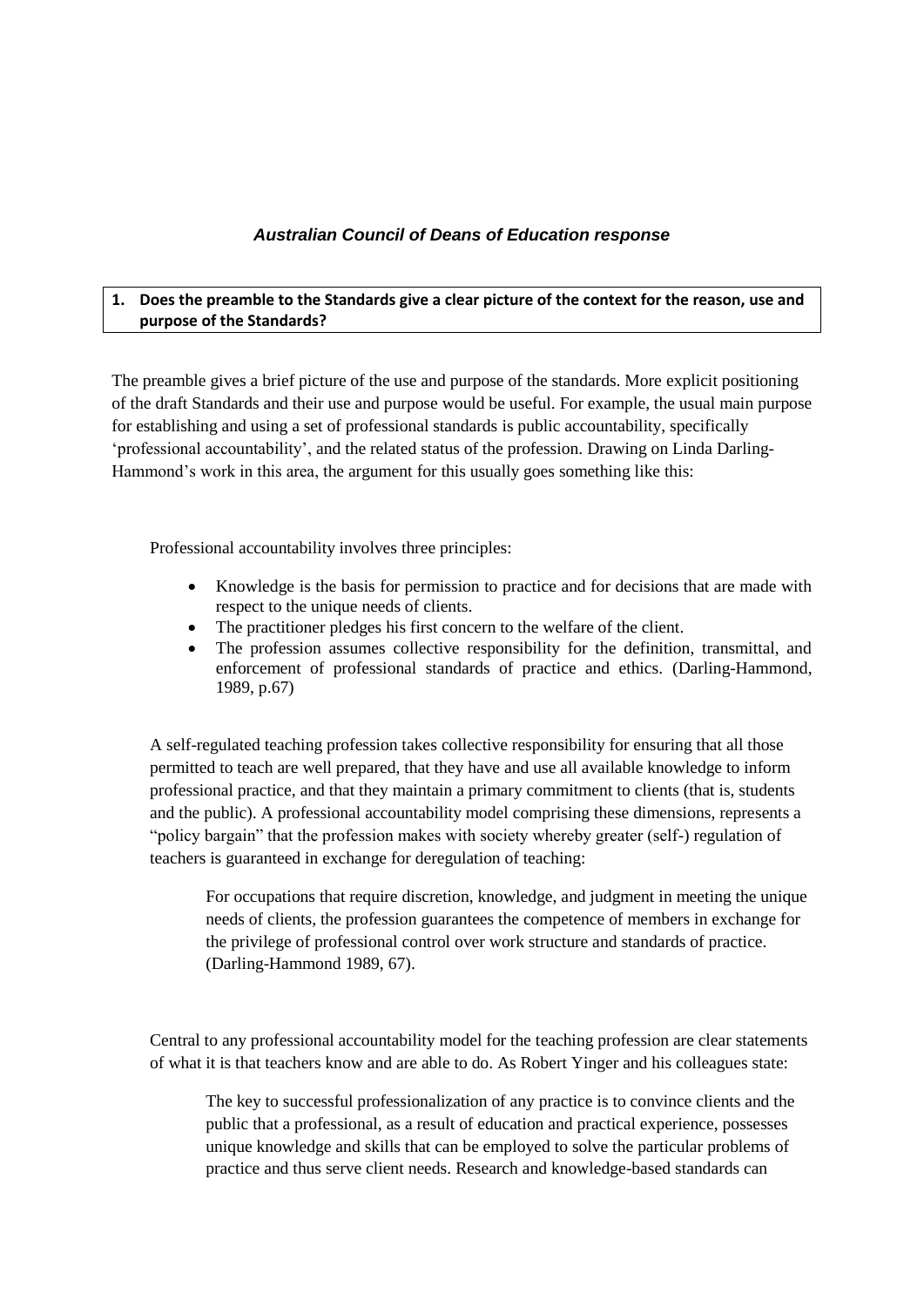convey the professional qualifications of teachers by creating a shared and public language of practice that not only describes how knowledge is used in practice but also becomes a vehicle for testing and elaborating the components of professional activity. (Yinger & Hendricks-Lee, 2000, p.94)

In this way, professional standards contribute to the professionalization of teaching and raise the status of the profession. Standards outline for a public that has a lot of "insider knowledge" of teachers and teaching (because they have experienced 10-12 years of "apprenticeship of observation" in schools as students themselves) what it is that effective teachers know and can do. Without this, many assume, because of their familiarity with schools and teachers, that there is nothing much to know about being a teacher; and, in any case, good teachers often make teaching look uncomplicated and easily enacted.

In addition to professional accountability and ensuring that only those well qualified are able to teach (by demonstrating particular levels of professional knowledge, professional practice and professional engagement), professional standards explicitly acknowledge a developmental view of teaching, of lifelong learning to teach, and enable teachers to plan professional learning goals and also provide a framework by which they can judge the success of their learning. Linked to this, a standards framework should align with various career transition points enabling teachers to plan for and develop their career trajectories. Little comment is made about these uses which in the final analysis need some alignment and reciprocity if teachers are to see them as credible and useful.

Claims are made in the preamble that need references to relevant supporting research. For example, the very first sentence claims without evidence, 'The most important school-based factor in improving outcomes for students is the quality of their teachers.' While many educators would agree with this (indeed it's become something of a mantra), what research is being used to support this statement in this context? Likewise, the preamble says that the development process drew on 'extensive research' but no research is referenced, so the reader/ ultimate user does not have any way to judge the validity of the research that was used to inform the development of the standards and therefore the standards themselves. This is especially important in the context of the statement in the preamble that says that the standards 'make explicit, for those within and outside the profession, the knowledge, skills and dispositions required of teachers at all levels'. Without valid and reliable empirical research that supports the delineation of the knowledge, skills and dispositions, the danger is that a kind of essentialism is invoked, particularly in relation to 'dispositions'. In this way, the old adage 'teachers are born with innate attitudes and dispositions' is drawn into the conversation and foregrounds attitudes and dispositions and related 'motherhood statements' about teaching, all of which works assiduously to undermine the status of the profession.

Moreover, it is important to note that there is some slippage in terminology throughout the document with respect to the research-informed knowledge base on professional standards for teaching.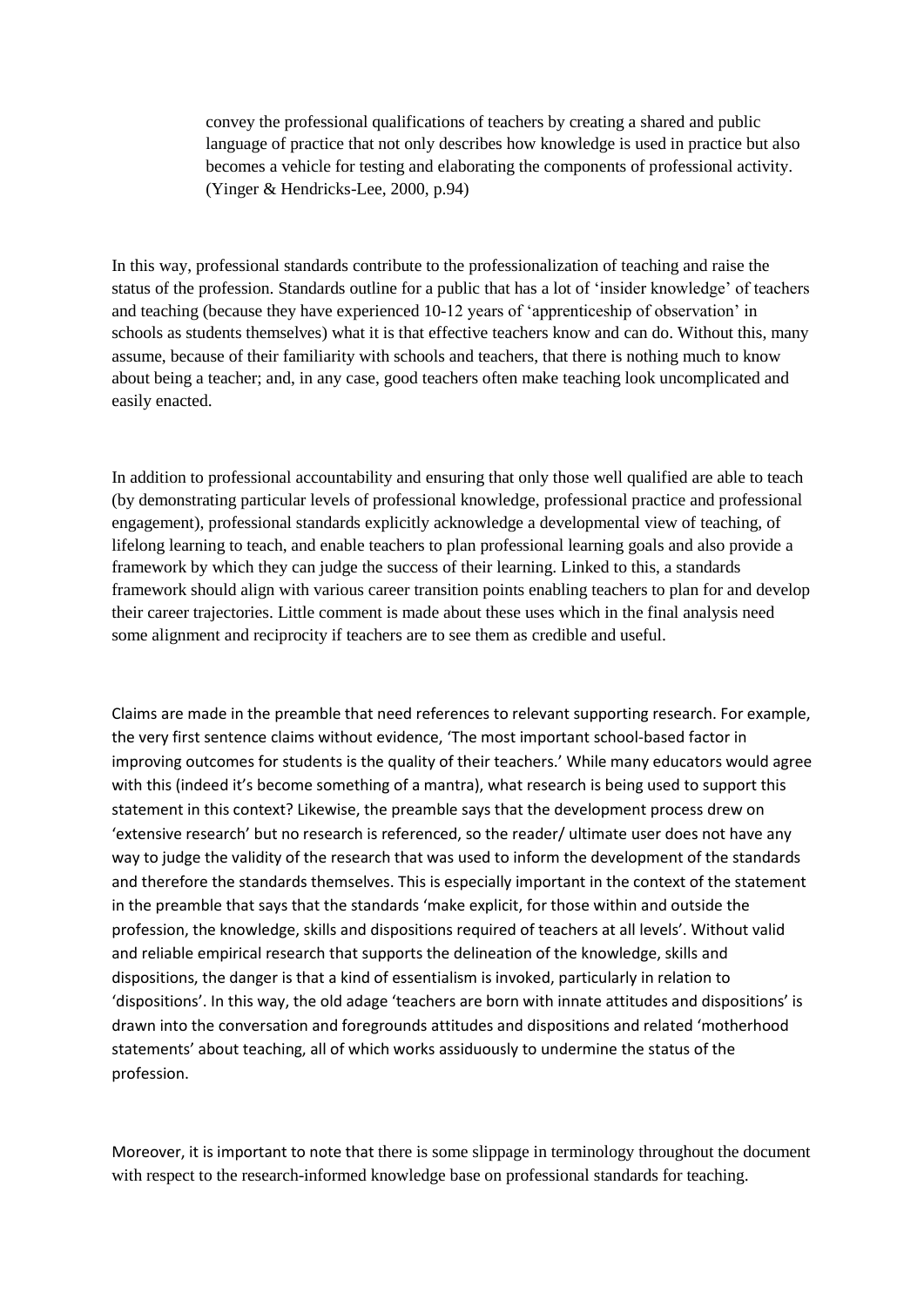Sometimes Linda Darling Hammond"s generally accepted definition that standards describe "what teachers know and can do' is used and sometimes 'knowledge, skills and dispositions' is used. These are important differences.

We urge the developers to consider and explain why the terminology of standards for' teachers' as opposed to standards for "teaching" is being used.

Finally, reference is made to an expert working group as having done the development work so far, but the members are not listed so no judgement can be made about their knowledge, experience and representative capability to do this work.

- **2. Do the draft Standards describe a realistic and developmental teacher professional standards continuum?**
- **3. Do the draft Standards reflect what you would expect teachers to know and be able to do for each of the four levels (graduate/proficient/highly accomplished and lead teachers)?**
- **4. Are there other descriptors the draft Standards should include?**

Any set of professional standards needs to explicitly acknowledge the complexity of teaching. Challenging curriculum expectations and more diverse learners mean that teachers have to be more sophisticated in their understanding of the effects of context and learner variability on teaching and learning. Instead of implementing set routines, teachers need to become ever more skilful in their ability to evaluate teaching situations and develop teaching responses that can be effective under different circumstances. Therefore, it"s important to acknowledge that no single approach to professional practice will be effective for all teachers in all settings, and consequently that although professional standards can articulate a common vision of quality teaching, they need to be able to capture the different ways in which teachers in a variety of settings can demonstrate their teaching effectiveness. It is especially important that effective teaching in schools that serve high-needs communities is able to be captured in any set of standards. Again, this will be ensured by researchinformed and supported standards statements.

We stress the importance of providing clarity in relation to the processes by which the standards statements have been constructed. Sometimes standards are constructed by reviewing the research on effective teaching and effective teachers (what it is they know and do), sometimes they are constructed by teachers themselves reflecting on and recording what it is they know and do in their job, and often times it is some combination of this without any specific and overt acknowledgement of this. It"s usually accepted that standards need to draw on a clearly articulated knowledge base for teaching informed by practitioner knowledge and well as researcher knowledge (Hiebert, Gallimore, & Stigler, 2002). This is not clear in the document and therefore it is difficult to comment on the validity of the standards statements without examining the validity of the research and process which informed them.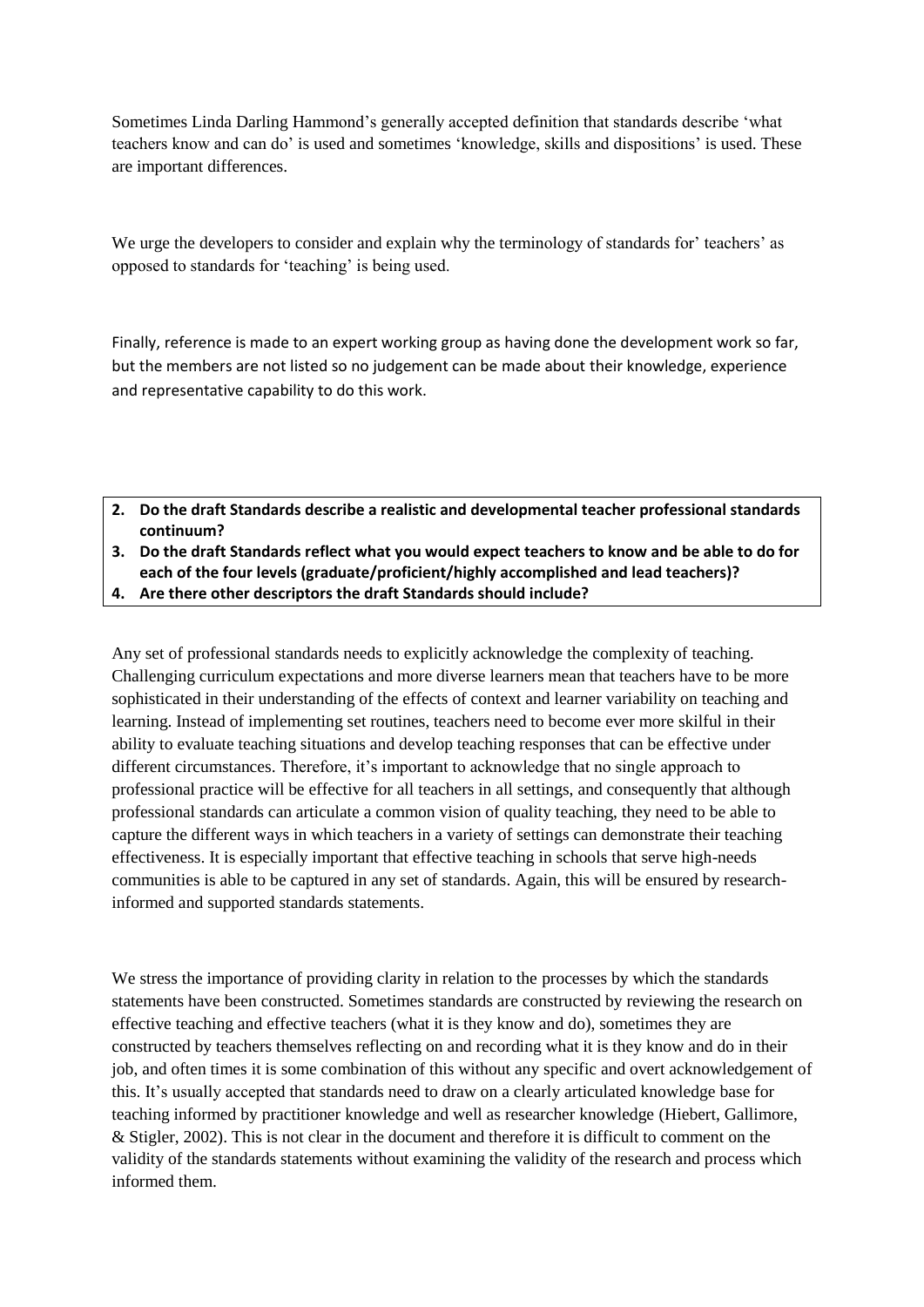Likewise, there is no evidence for the proposed four levels of professional capability. There is relevant research and with the work currently done in the profession and the registration authorities across Australia, an argument could be presented to support framing of professional standards for teaching at three levels: i) entry to the profession as a beginning teacher, ii) as a fully qualified teacher after some period of supported and managed induction, and iii) as a highly accomplished teacher. However, the document does not present a convincing argument for 'Highly Accomplished Teachers' as well as 'Lead Teachers'.

The proposed three domains of teaching seem appropriate and can easily be supported by the relevant research literature (though it is not referenced in the document), and we endorse the emphasis on the three domains being interconnected, interdependent and overlapping.

In the area of Professional Knowledge, it is important that strong emphasis is given to pedagogical content knowledge - that specific way of knowing content in order to be able to teach it well. Research supports the need to have content knowledge as well as pedagogical knowledge, but it also highlights the centrality of pedagogical content knowledge as distinct from content knowledge and pedagogical knowledge. Pedagogical content knowledge is increasingly been seen as probably the most important form of teacher knowledge for informed judgment and decision making that is a necessary part of highly effective professional practice. There is a large and growing body of research examining teacher professional learning and professional practice in relation to the development, use and measurement of pedagogical content knowledge that could be examined (just one example: Ball, Thames, & Phelos, 2008).

In Professional Knowledge, we also urge stronger consideration of the socio-cultural understandings of the ways in which teachers, schools and systems operate and interrelate. If we are to think about quality teaching as intellectual work with teachers making all sorts of professional judgements as they carry out their work, then they need an extensive knowledge base to inform their decisions including ways of understanding what is happening.

Moreover, if we consider that quality teaching is intellectual work that involves professional judgment which draws on a professional knowledge base, consideration needs to be given to a developmental dimension of sets of standards which seek to build and hone professional judgment.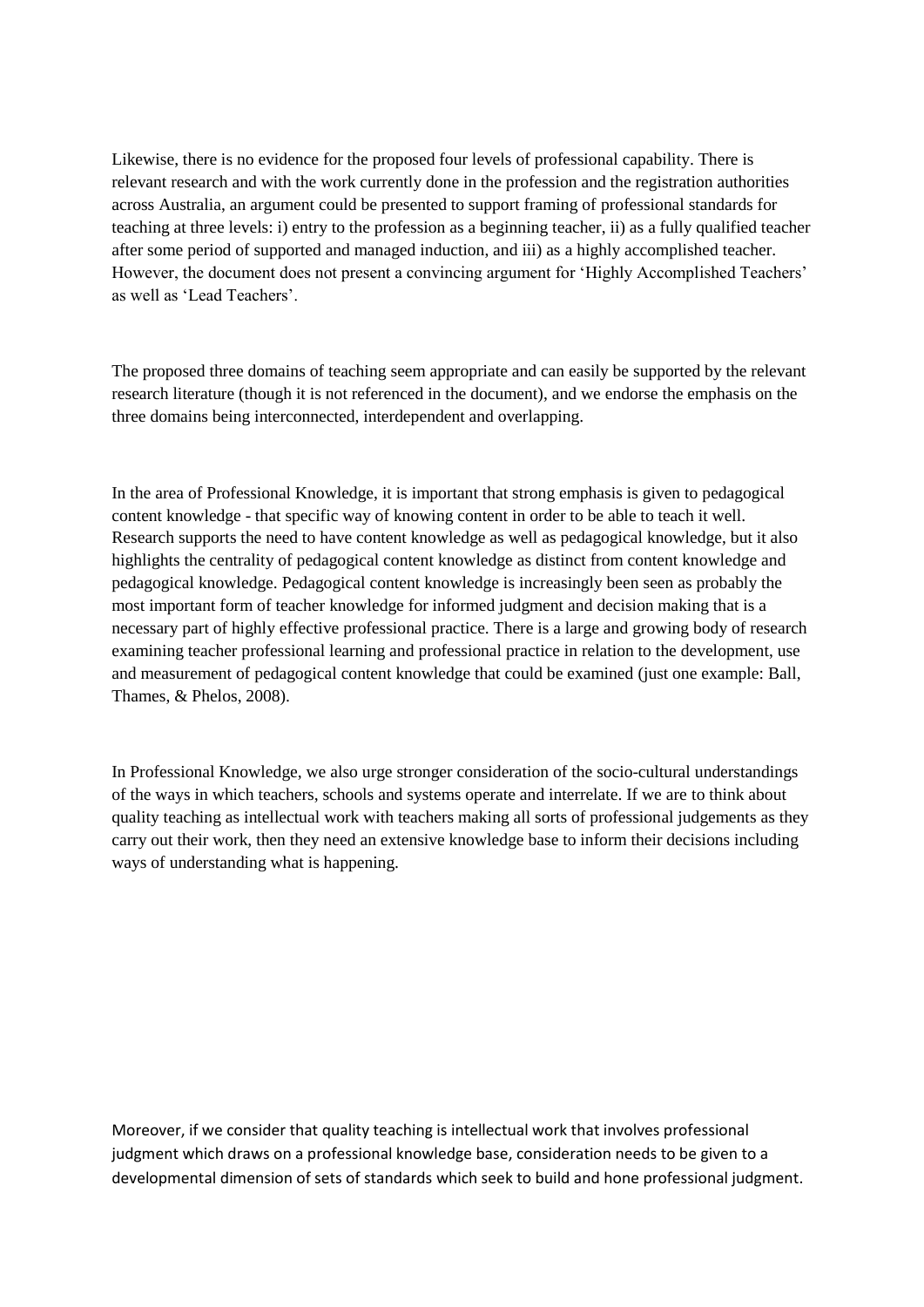### **5. Remembering that there will be substantial support materials, will it be possible for educators to use the standards to evaluate teacher practice?**

**6. Any additional comments?**

Since professional standards do not stand in isolation of how they will be used, much more needs to be made in the document about how the standards will be used to judge professional proficiency and to evaluate teacher practice (not necessarily the same thing). It is especially important to consider how all "stakeholders" – teachers, registration authorities, employers etc - will make judgements about capability and proficiency in relation to the standards. It is also especially important that any assessment of teacher professional practice against these standards does not disadvantage those teachers in schools serving communities with high levels of poverty, diverse cultural backgrounds etc, whether it be for career transition or professional recognition.

The document says that standards will form the basis for accreditation of pre-service teacher education courses and initial teacher registration. It is important that the difference between "accreditation" and "registration" is clear. In the relevant literature, courses are "accredited" and teachers are "registered". The idea of "professional accreditation of teachers" as stated in the document, is an anomaly. Moreover, since professional standards refer to what teachers know and can do, standards cannot be used to accredit teacher education courses. Rather they can be used to determine whether the graduates from an accredited teacher education course is eligible for teacher registration. The only way they could be used at the moment in relation to accrediting teacher education programs is individuals and/or groups making a subjective judgement about whether a course/ program will prepare a teacher who demonstrates the standards at an appropriate level. If the relevant research were included to support the standards statements, then this judgement could have more validity. Program or course standards are needed to make judgements relating to the accreditation of teacher education programs, and while these program standards can and should be linked to the professional standards for teachers, they are not one and the same thing.

There is much debate in the academic community about the value of subject specific standards as opposed to generic standards. The document is silent on this issue.

We believe it is important to acknowledge the professional standards work done to date in Australia. Various subject associations have created subject specific standards for accomplished practice in English language and literacy, mathematics and science (seeAustralian Association of Mathematics Teachers, 2006; Australian Science Teachers Association, 2002; Standards for Teachers of English Language and Literacy in Australia (STELLA), 2002) and more recently in geography. In addition, there was the early work on a national standards framework (Ministerial Council on Education Employment Training and Youth Affairs, 2003), and more recently Teaching Australia"s work on standards for school leadership and advanced teaching (Teaching Australia, 2008). One of the